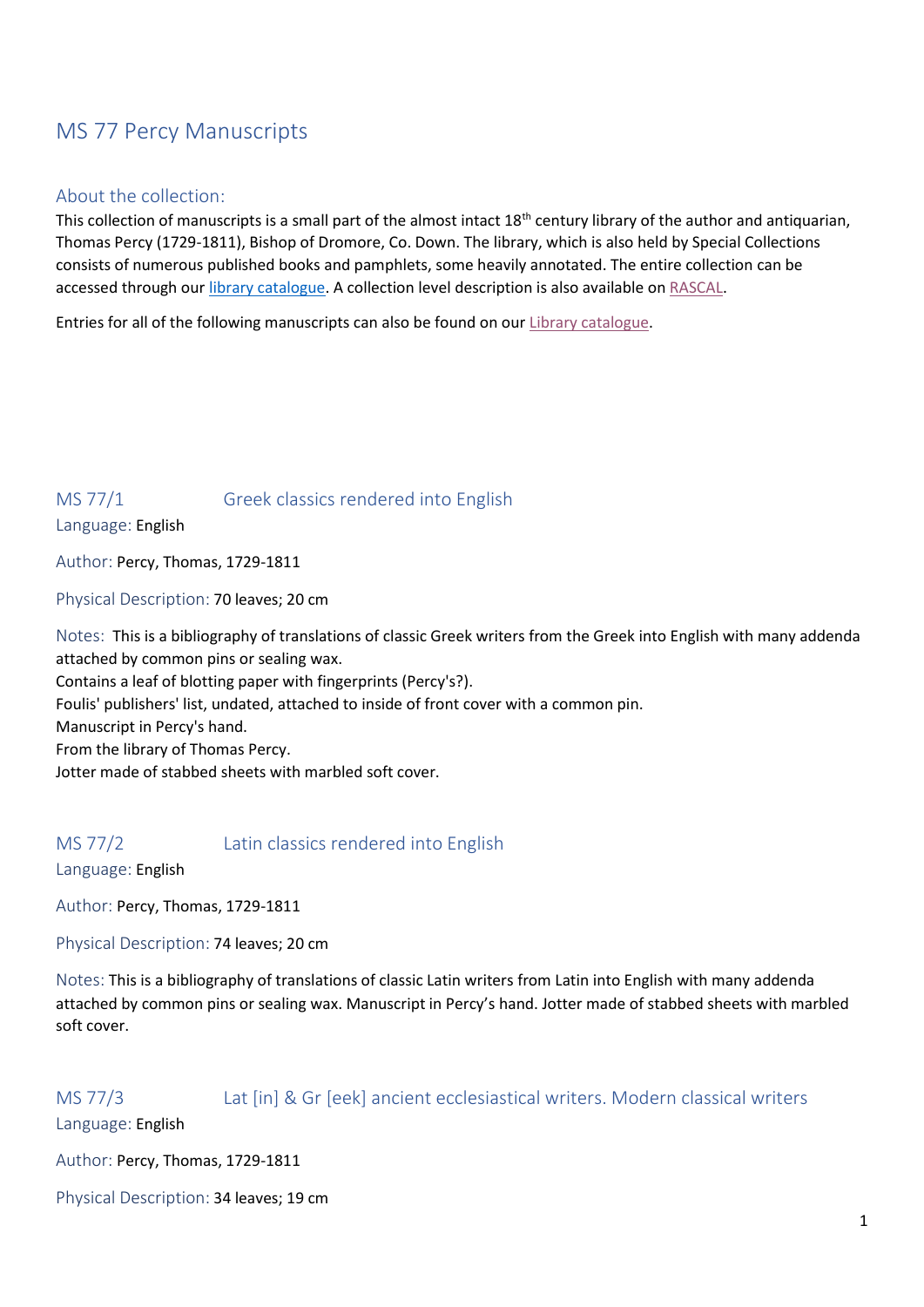Notes: This is a bibliography. The entries are stuck on the pages with common pins. Manuscript in Percy's hand. From the library of Thomas Percy. Jotter with marbled covers.

### MS 77/4 Collectanea of the County of Northampton

Language: English

Physical Description: 117 leaves; ill.; map; 19 cm

Content notes: Contains a collection printed pieces removed from books and manuscript copies of printed works, in several hands, all relating to Northumberland including 2 leaves with an unsigned maps on one page possibly from John Speed's 'The theatre of the Empire of Great Britain. Contains a foldout map of Northamptonshire by Rob Morden, a well-known mapmaker. Also contains at the end tête-bêche two pages by a diarist travelling from London to Ampthill.

Notes: On a back endpaper is a pencil sketch of Kimbolton Castle which retains the same aspect at the beginning of the 21st century. Thomas Percy's signature on front paste-down below 'MSS books in the College of Arms relating to this county' and odd notes. From the library of Thomas Percy. Loose book-label of Joseph Sparkes. Suede, blind tooled; spine in 5 compartments with 'Northamton', gilt, on red morocco label in second; metal clasps.

## MS 77/5 An abridgement of Grotius's treatise of the truth of the Xtian religion Language: English

Author: Grotius, Hugo, 1583-1645

Physical Description: 8 leaves written on recto (Book 1); 9-21 written on both sides (Book 2); 28 blank p.: headpiece, tailpiece; 19 cm

Notes: Manuscript partly? in Percy's hand with decorations.

P. 22 on verso of p. 6.

Grotius's treatise was published in 6 books in 1632. A translation was by Symon Patrick (1626-1707), while Dean of Peterborough in Northamptonshire.

Bound with: 'A letter to the King of Prussia from M. de Maupertuis on the advancement of the sciences' which is a long clipping from the London Chronicle of 1759, pasted at the back of the book, têtê-bêche. From the library of Thomas Percy.

Book-label of Earls of Caledon on front pastedown and their impressed book-stamp on the title page. Calf, blind tooled, very worn.

## MS 77/6 Compendaria in universam philosophiam

Language: Undetermined

Author: Nours, L. M.

Publication date: 1724

Physical Description: 594 p.; 22 cm.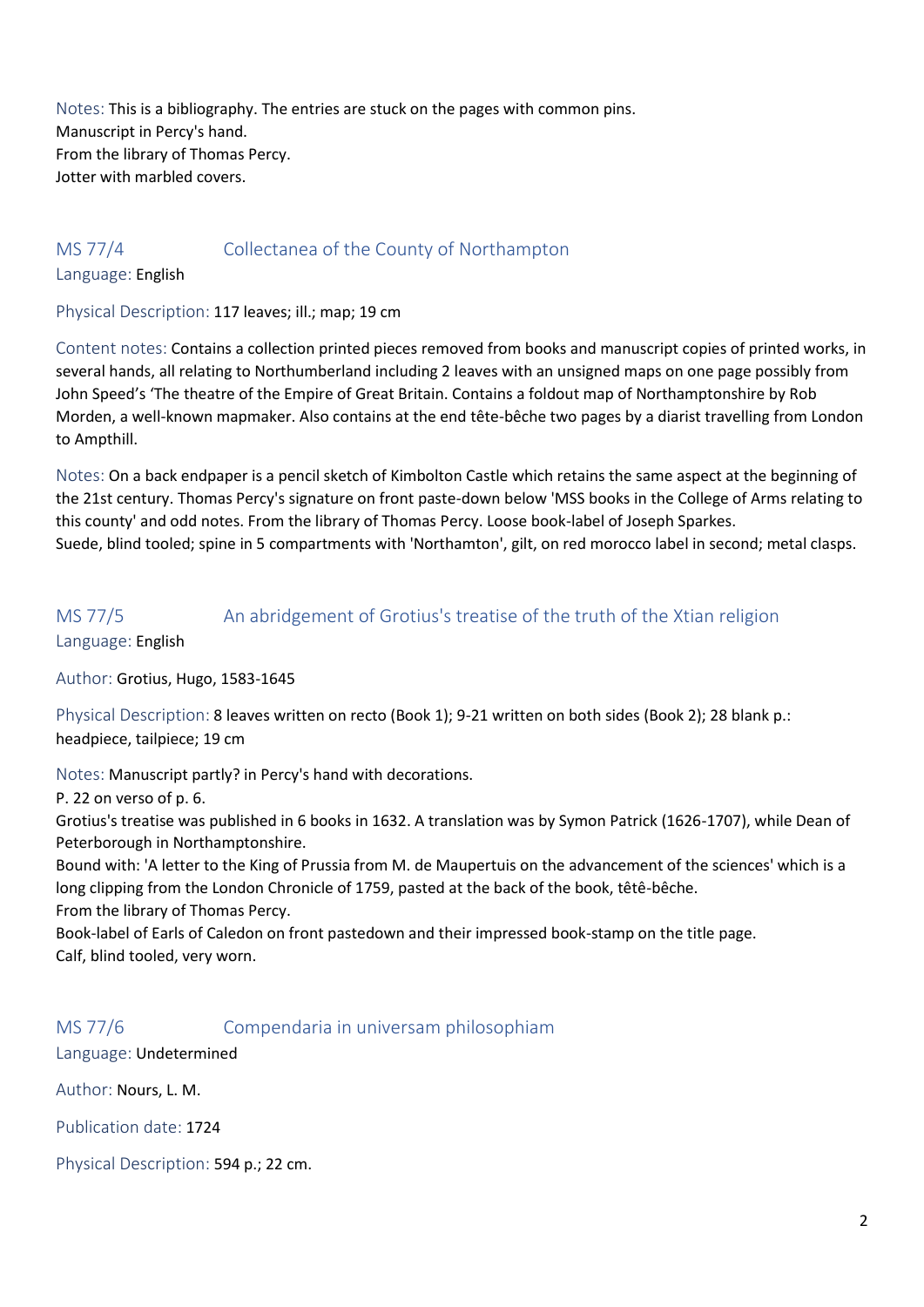### Notes: Bound manuscript.

On first leaf is the name Patk. Lynch and various scribblings; on the second leaf is the author's or scribe's name, L.M. Nours; the monogram of the Society of Jesus with a hole burnt through it; the date, 1724; 'from Gallway to Paris in' and other scribbles.

'In universam philosophiam' was written by Pierre Tartaret, a 15th century French professor at the Sorbonne. This text could be a key to or shortcut into the thinking behind it ('compendaria'). It is written in contracted Latin, the contemporary lingua franca of scientific communication. There are three engravings by Vallet, engraver to King Louis xiv, which display graphic geometrical representations of logic in an early form of concept map which was favoured by Tartaret in several of his works.

From the library of Thomas Percy. Binding gone.

## MS 77/7 [A diary].

Language: English

Author: Rogers, [Samuel,](javascript:__doLinkPostBack() 1613-1643?

#### Publication Date: 1634

Notes: Autograph diary with the life of the subject followed by daily entries 18 November 1634-31 December 1638. Note by Percy on endpaper dated Oct 12 1760 reads: 'It was a common thing in the last century for the Puritans to draw up narratives of their experiences or as the favourite phrase was of God's dealings with them. The following fanatic diary is a piece of that kind'.

'Samuel Rogers his booke' is inscribed on the front free endpaper; there are other scribblings and sums.

This diary, edited by Tom Webster and Kenneth Shipps, was published in 2004 by the Boydell Press for the Church of England Record Society.

From the library of Thomas Percy.

Calf, blind tooled; spine wormed; spine decorated in white ink with skulls and crossbones; spine title in white ink 'Fanatick Journal MS'.

### Other authors: Percy, Thomas, 1729-1811, former owner

MS 77/8 Chronologia Anglo-Saxonica elegans et perantiqua ex duobus manuscriptis feliciter eruta; quorum alterum habetur in bibliotheca collegii Corporis Christi Cantabrigiæ: alterum in bibliotheca nobilis. D. Tho. Cotton, D. Roberti æquè nobilissimi & makaritoi [in Greek letters], filii. Cui latina versio appositè respondet, operâ & studio Abrahami Wheloci.

#### Language: Undetermined

Author: [Bede, the Venerable, Saint,](javascript:__doLinkPostBack() 673-735

Publication Information: Cantabrigiæ: Ex officina Rogeri Daniel, celeberrimæ academiæ typographi, 1644.

Publication Date: 1644

### Physical Description: 121 leaves; 33 cm

Notes: The 121 leaves, some with single columns and some with double, written in an unknown hand in Anglo-Saxon, are interleaved in the printed text, as described above, in double columns of Anglo-Saxon and Latin which are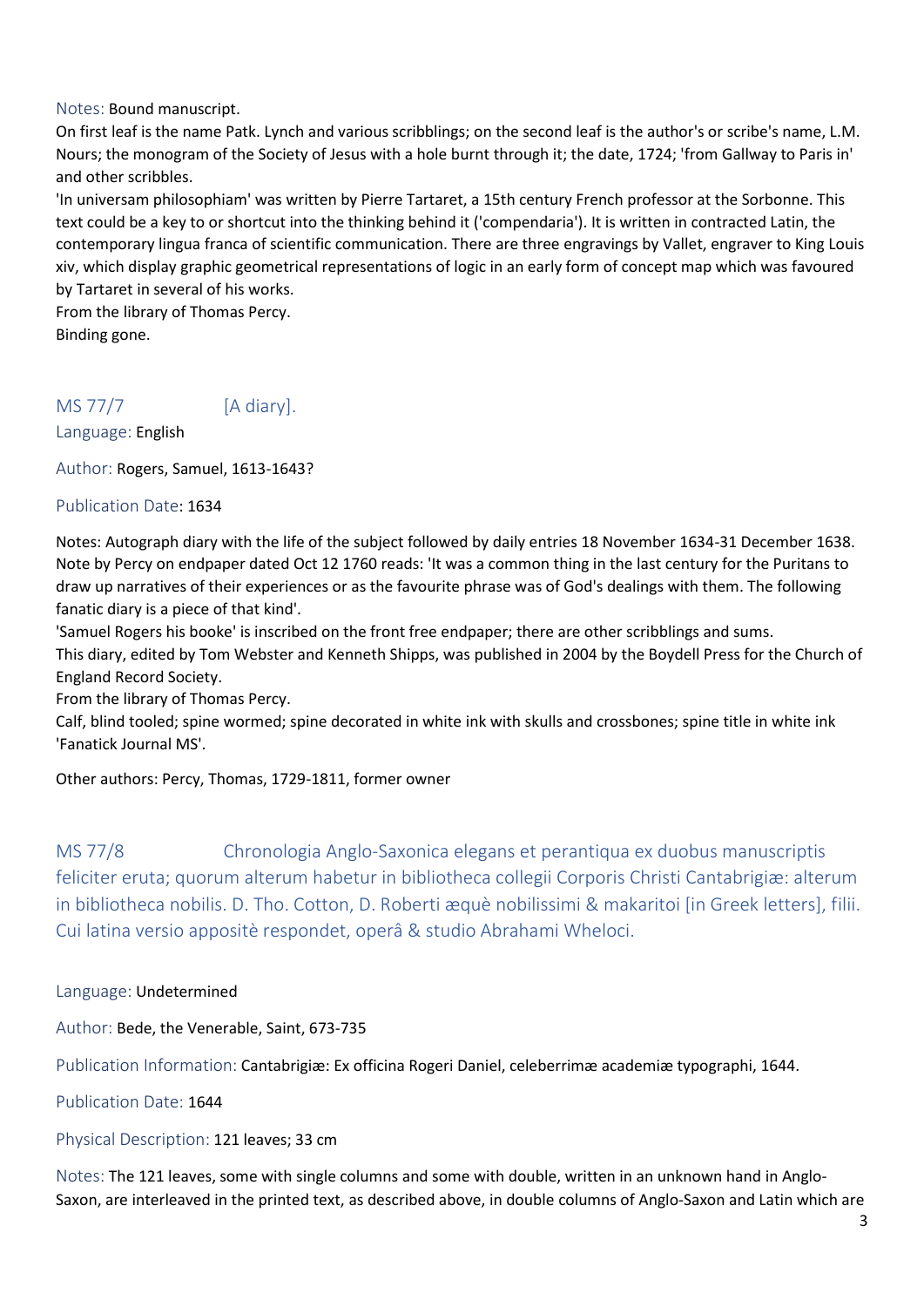pages 503 to 568 of Historiae ecclesiasticae gentis Anglorum libri V by the Venerable Bede. The printed text is heavily annotated.

The MS appears to present alternative versions to the printed text.

There are several loose sheets of notes; notes also on the front pastedown in Percy's hand.

Abraham Wheelocke was an orientalist, an Anglo-Saxon scholar and Librarian to the University of Cambridge. From the library of Thomas Percy.

Impressed book-stamp of Earls of Caledon on title page and their book label on front pastedown. Vellum; joints loose; 'Chronicon Anglo-Saxonicã. M.S.' on spine.

Other Authors: Percy, Thomas; Wheelocke, Abraham, 1593-1653

Other Title: Anglo Saxon chronicle

MS 77/9 The history and antiquities of the County of Northampton, vol. 1.

Language: English

Author: Bridges, John, c1666-1724

Publication information: s.n., [1762]

Physical Description: 160 p.: ill.; 44 cm.

### Content Notes:

Additional contents:

'Northamptonshire' torn from a copy of 'The history of the worthies of England. Endeavoured by Thomas Fuller', who presented a lively picture of the English scene and of some aspects of the life and work of the people, written in a manner that established immediate contact with the reader.

'A journey from London to Northampton', an anonymous poem.

8 acts, bills, and insertion clauses relating to the vesting of land, river navigation and the enclosure of common ground dating to the late 1720s; a single leaf entitled 'Queries' on the back of which are the words 'Mr Bridges queries for his Antiq of Northamptonshire'; 2 receipts, one in Percy's hand, acknowledging the Duke of Northumberland's subscriptions to two publications (one of which is that for 'A catalogue of all the manuscripts collected by Sir Hans Sloane...').

'Names of the parishes herein describd and of the families whose pedigrees are printed', a folded sheet with a list of Fawsley and Wardon hundreds.

A MS unidentified index on the last page of which is a note stating that Mr Bridges' painstaking work on Northamptonshire, unfinished at his death, eventually fell into the hands firstly of Samuel Jebb, Doctor in Physick, and then to Sam. Gibbons who had 'desisted to go on with the publication' for many years. Attached is letter dated 8 January 1747 from Samuel Jebb to Charles Croft stating that he had threatened to sue Gibbons in the Court of Chancery over the affair. A note on the bottom of the first note from Ja[mes] Gilpin states that the original mss of the text was in the hands of Sir Thos Cave in September 1754.

A small printed receipt, numbered 501, with seal, dated 25 September 1736 to Ambrose Isted (Percy's daughter Barbara's father-in-law) for 2 guineas 'being the first payment pursuant to ye proposals for the History and Antiquities of Northamptonshire collected by my late brother John Bridges Esq...' and signed Saml Gibbons (the text was not published for another 55 years).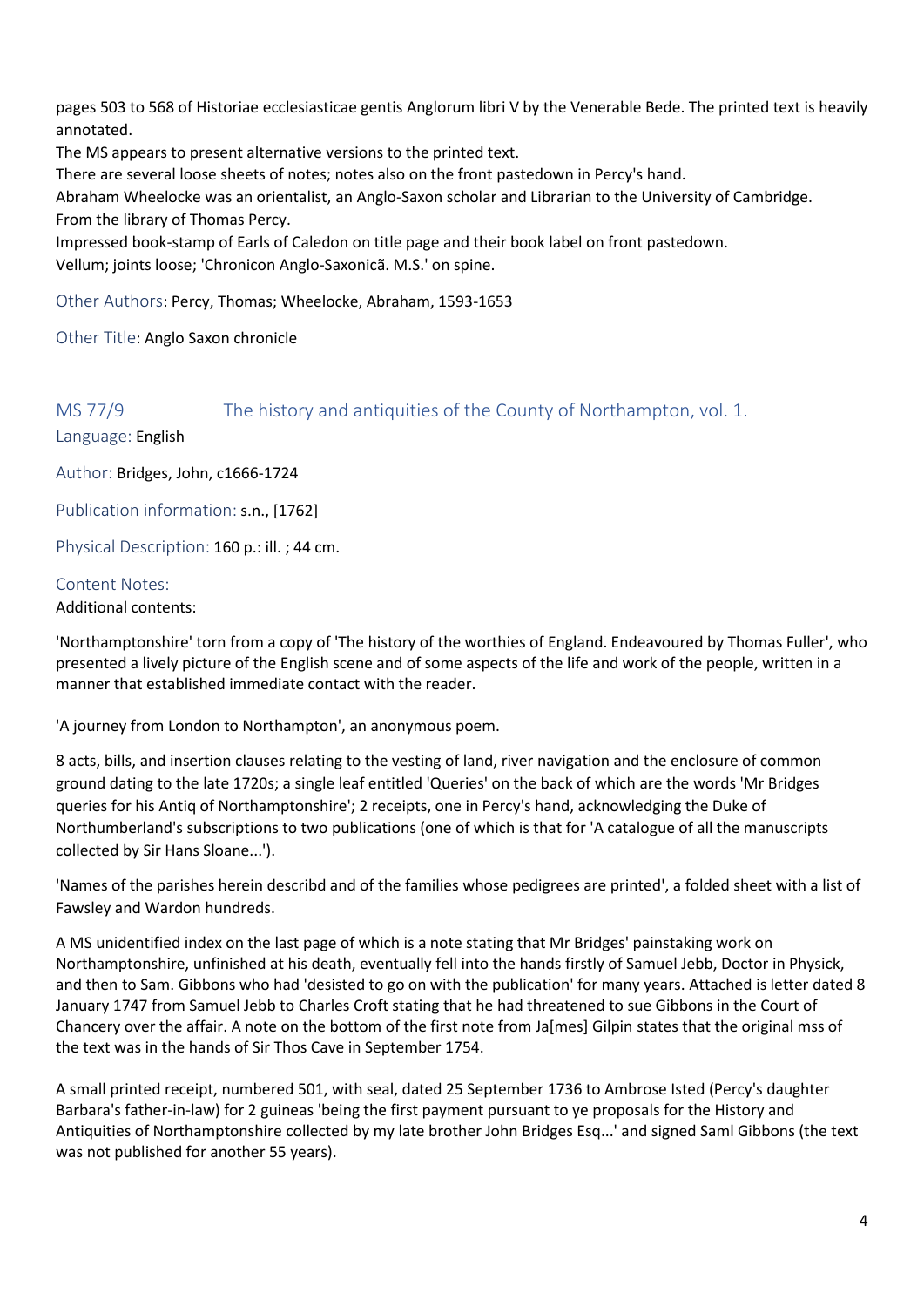A file entitled: 'Correspondence with Mr Prince (bookseller in Oxford) (publisher) & the Revd Mr P. Whalley editor & compiler concerning Bridges's Northamptonshire History' comprising originals/copies of 8 letters to Ambrose Isted, and one reply from him, 1779-80 concerning publication and financial details.

England displayed; being a new, complete, and accurate survey and description of the Kingdom of England, and Principality of Wales ... By a Society of Gentlemen ... The particulars respecting England revised, corrected, and improved by P. Russell Esq. and those relating to Wales by Mr. Owen Price. No 39, 1769, pages 361-368 dealing with Northamptonshire. This was published in weekly sixpenny parts, 'in crown folio, on a superfine paper, and a new letter cast on purpose by Mr Caslon'.

'Nobility and gentry, which are, or lately were, related unto the County of Northampton: with their seats and titles by which they are, or have been, known', a single leaf (p. 409) from Blome's 'Britannia' with an A-P list which includes John Bridges of Barton-Seagrave.

'A map of the County of Northampton with its Hundreds by, Ric: Blome' and pp. 175and 177 from Blome's 'Britannia'.

Manuscript of family records and records of sales in parts of Northampton.

Two manuscripts entitled 'Northamptonshire', one of which is in Elizabethan handwriting.

'The itinerary of John Leiland that famous antiquary begunne about 1538' and a page of estate rent records relating to Grafton Park. John Leland (Leiland, Leyland), poet and antiquary, cleric, examiner of libraries etc eventually became interested in local history and topography and spent several years between 1535 and 1543 travelling about the British Isles collecting information. The notebooks of the Itinerary in Leyland's hand are in the Bodleian; three of the books are lost. However, almost the whole of the text was copied by John Stow in 1576 before the loss of any material. Many scholars subsequently copied the text and Leland's work, the foundation of English topographical studies, was emulated by later travellers such as Holinshed and Camden. Also contains A Rentall of Grafton Park 1712-13 and a valuation.

A 22-page MS of estate names with some records dated 1632.

A MS letter from Leo. Thomson to an address in London dated September 17, 1717; 3 hand pressed leaves with topographical details of Northamptonshire; the 23rd song from Polyolbion by Michael Drayton relating to Northamptonshire with the relevant map with all the towns marked by ladies wearing crowns.

Printed clerical succession lists of the Diocese of Petersburgh [sic] with information up to 1707 on pages numbered 239-244; an entry on the Coritani and Northamptonshire on 6 pages in double columns numbered 429-440.

### Notes:

The history was part of a proposed complete record of Northamptonshire. Bridges employed researchers and copyists but died before the work was complete. Publication was taken over by a committee of subscribers and the first volume, edited by Peter Whalley, was published in 1762; the whole work was completed in 1791 (see John Nichols (1814), 'Literary anecdotes of the eighteenth century', p. 348 footnote).

Contains also: an engraving (69 cm x 49 cm) of a 'marble attached to the northern wall of the chancel of Ecton church' [Latin inscription] showing a family tree of the Palmer family, 1582-1731, with a table below giving the names of the patrons and incumbents of the parish, 1220-1738.

From the library of Thomas Percy.

Book label of James Gilpin, Oxford, pinned to front paste-down.

Bound in reused vellum, some early manuscript visible; dirty; joints loose; 'Northamton' on spine in black ink.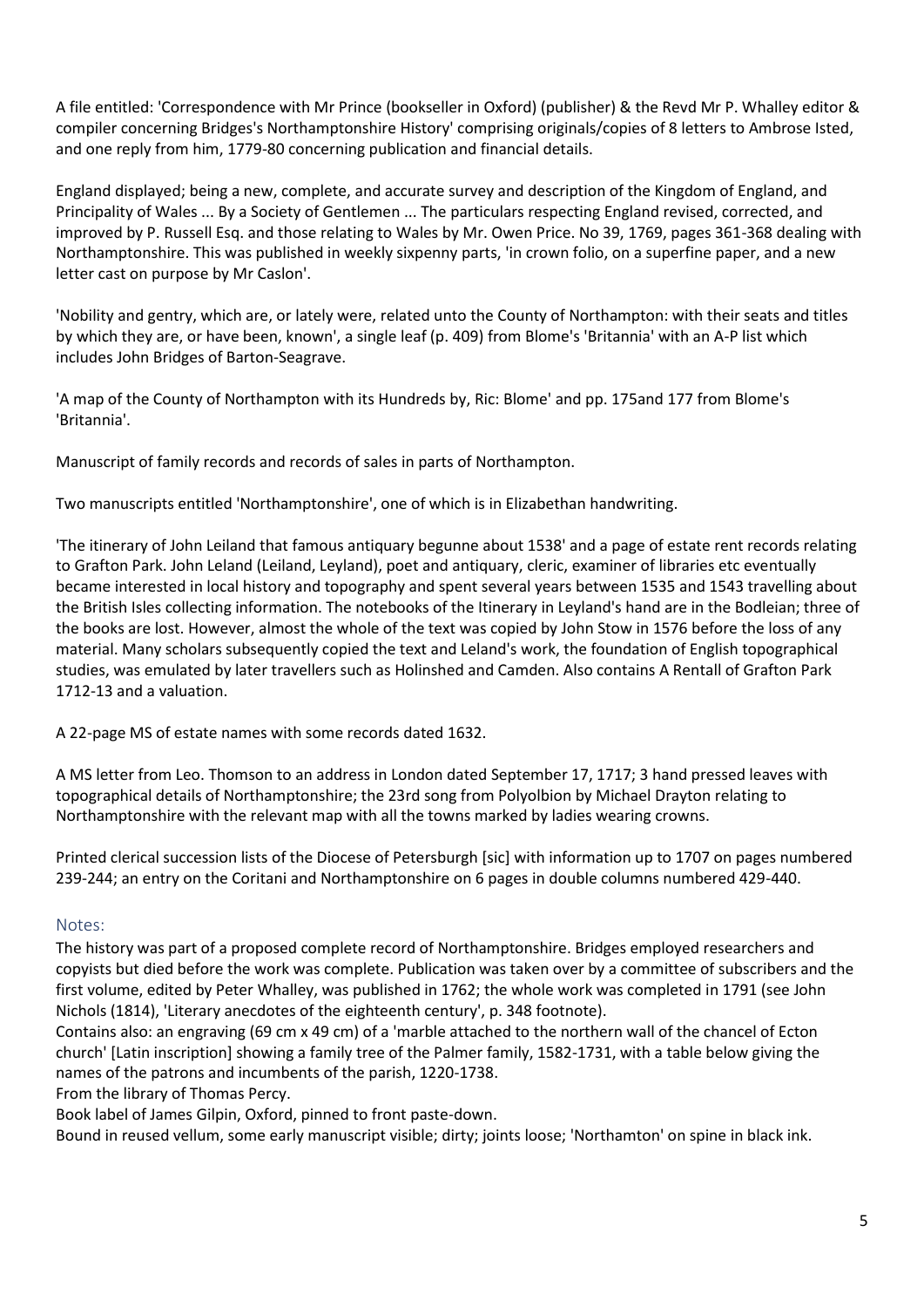### MS 77/10 A short paraphrase, with notes on the Psalms.

Language: English

Author: [Percy, Thomas,](javascript:__doLinkPostBack() 1729-1811

Physical Description: 68 leaves; 17cm.

Notes: In this volume **a** printed copy of 'the Psalter or Psalms of David, pointed as they are to be sung or said in churches', has been interleaved bound with Percy's comments. There is not a commentary upon every psalm. It appears, from Percy's corrections in the printed text, that this was not the translation which he preferred. In Percy's hand.

On front pastedown is a list of 'proper Psalms on certain days'.

On front endpaper is inscribed in tiny letters: 'God forgive me this one fault & I'll never be guilty of the like again'. From the library of Thomas Percy.

Calf, blind tooled, worn; spine marked 'Psalm' in silver ink.

MS 77/11 Catalogue of books in the Bishop's Room May 20, 1766.

Language: English

Author: Percy, Thomas, 1729-1811

Publication Date: 1766

Physical Description: 27 leaves; 32 cm

Notes: The manuscript catalogue in Percy's hand is classified by size:

folios, quartos, octavos; then theological octavos; livres françoises, octavo & duodecimo; libri Italieni, octavo & duodecimo; libri Latini, octavo & duodecimo and Elzevirs;, English books in duodecimo; and misc. duodecimos.

According to Margaret M. Smith in 'Index of English literary manuscripts' vol. III part 2, the Bishop's Room was a room in the Earl of Sussex's house in Easton Maudit. This house has not been identified. However, according to the Wellingborough website, 'both James I and Charles I were visitors to the manor house which was demolished in 1801'; this could have been the house.

From the library of Thomas Percy.

Sheets stabbed at one time, thread mostly perished.

MS 77/12 Books at Dromore House

Language: English

Physical Description: 28 leave; 39 cm

Content Notes: Contains a folded leaf watermarked 'G. Newton 1810' with a list of 'Books removed from Dromore House, since the Catalogue was made in 1802' and another list of 'Books added to the Library at Dromore House since 1802'.

Also contains 4 loose blue leaves, one watermarked 'Basted Mills', of lists [of books?], mostly illegible, with some dates.